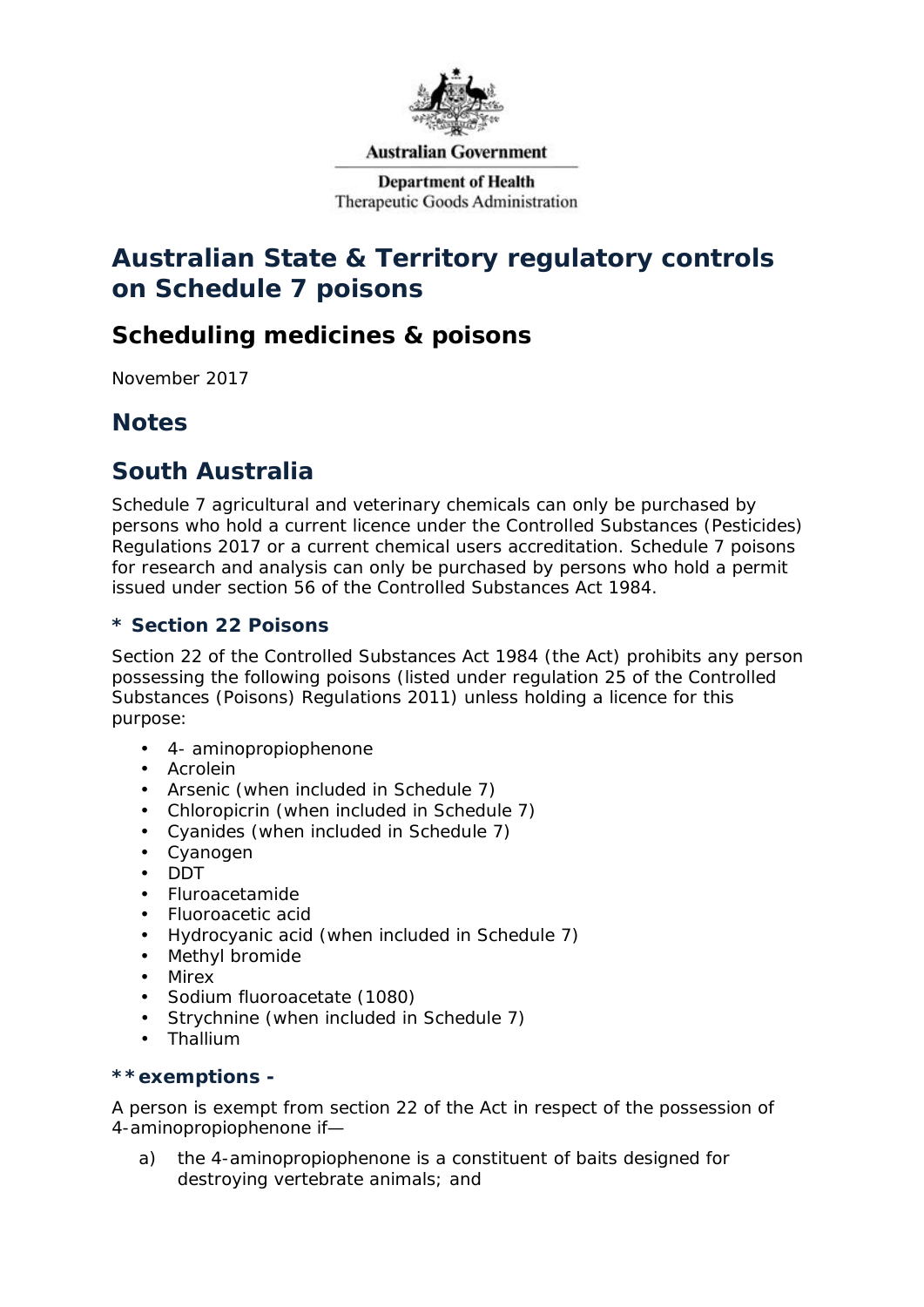- b) the concentration of 4-aminopropiophenone in each bait does not exceed 2%; and
- c) the total amount of 4-aminopropiophenone in the particular quantity of baits for destroying vertebrate animals does not exceed 5 kilograms; and
- d) the person
	- i. has the written approval of the Minister to acquire and possess those baits; and
	- ii. acquires the baits from a supplier approved by the Minister.

A person is exempt from section 22 of the Act in respect of the possession of sodium fluoroacetate if—

- $a)$ 
	- i. in the case of sodium fluoroacetate that is contained in a capsule for use with a Pest Canid Ejector designed for destroying foxes or wild dogs—the concentration of sodium fluoroacetate in each capsule does not exceed 0.8%; or
	- ii. in the case of sodium fluoroacetate that is a constituent of baits designed for destroying vertebrate animals—the concentration of sodium fluoroacetate in each bait does not exceed 0.04%; and
- b) the total amount of sodium fluoroacetate present in the particular quantity of capsules or baits does not exceed 50 grams; and
- c) the person
	- i. has the written approval of the Minister to acquire and possess those capsules or baits; and
	- ii. acquires the capsules or baits from a supplier approved by the Minister.

A person is exempt from section 22 of the Act in respect of the possession of strychnine if—

- a) the person is the owner or occupier, or an agent or employee of an owner or occupier, of land that is situated outside a township and outside Metropolitan Adelaide; and
- b) the strychnine is a constituent of baits designed for destroying mice; and
- c) the quantity of baits in the person's possession does not exceed 5 kilograms; and
- d) the amount of strychnine present in any quantity of the baits does not exceed 0.5%.

(5)A person lawfully in possession of baits containing strychnine under this regulation must not use those baits except for the purpose of destroying mice in or around storage areas on land situated outside a township and outside Metropolitan Adelaide.

Exemption from section 22 of the Act may be granted to certain pest controllers:

The Minister may exempt a person who is licensed under the *[Controlled](http://www.legislation.sa.gov.au/index.aspx?action=legref&type=subordleg&legtitle=Controlled%20Substances%20(Pesticides)%20Regulations%202003)  [Substances \(Pesticides\) Regulations](http://www.legislation.sa.gov.au/index.aspx?action=legref&type=subordleg&legtitle=Controlled%20Substances%20(Pesticides)%20Regulations%202003) 2017* from the requirement to hold a licence under section 22 of the Act in respect of the use of a pesticide that is a section 22 poison.

## **Victoria**

Under the *Drugs, Poisons and Controlled Substances Regulations 2017*, a "listed regulated poison" means a SUSMP Schedule 7 poison included in Part 2 of Chapter 1 of the Poisons Code in the list of substances that are not for general sale by retail. Listed regulated poisons that are SUSMP Schedule 7 poisons (referred to as listed regulated Schedule 7 poisons) are:

- · ACRYLONITRILE
- . ARSENIC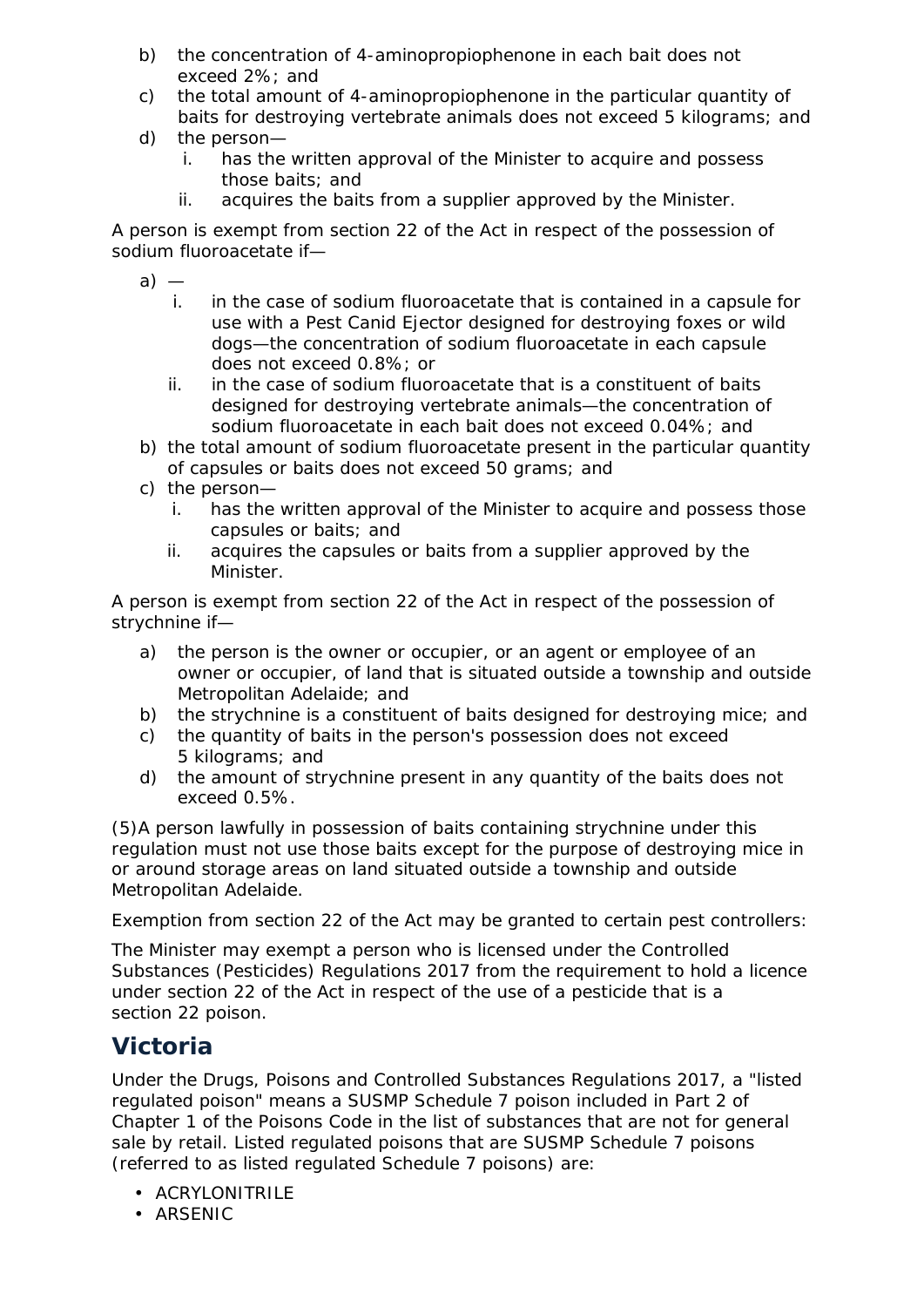- AZO DYES that are derivatives by diazotisation of any of the following substances:
	- − p-aminoazobenzene (CAS No. 60-09-3)
	- − o-aminoazotoluene (CAS No. 97-56-3)
	- − o-anisidine (CAS No. 90-04-0)
	- − p-chloroaniline (CAS No. 106-47-8)
	- − 4-chloro-o-toluidine (CAS No. 95-69-2)
	- − 6-methoxy-m-toluidine (p-cresidine) (CAS No. 120-71-8)
	- − 2-naphthylamine (CAS No. 91-59-8)
	- − 5-nitro-o-toluidine (CAS No. 99-55-8)
	- − 2,4-toluenediamine (CAS No. 95-80-7)
	- − o-toluidine (CAS No. 95-53-4)
	- − 2,4,5-trimethylaniline (CAS No. 137-17-7)
- BENZENE
- BENZIDINE-BASED AZO DYES being:
	- − 2,2'-[[1,1'-biphenyl]-4,4'-diylbis(azo)]bis[N-(4-chlorophenyl)-3 oxobutanamide]
	- CAS No. 94249-03-3
	- − Acid Red 85 (Acid Fast Red A) 1,3-Naphthalenedisulfonic acid, 7-hydroxy-8-[[4'-[[4-[[(4 methylphenyl)sulfonyl]oxy]phenyl]azo][1,1'-biphenyl]-4-yl]azo]-, disodium salt CAS No. 3567-65-5
	- − C.I. Acid Black 29 CAS No. 12217-14-0
	- − C.I. Direct Orange 1 CAS No. 54579-28-1

− Direct Black 38

- 2,7-Naphthalenedisulfonic acid, 4-amino-3-[[4'-[(2,4
	- diaminophenyl)azo][1,1'-biphenyl]-4-yl]azo]-5-hydroxy-6-(phenylazo)-, disodium salt
- CAS No. 1937-37-7
- − Direct Blue 2

2,7-Naphthalenedisulfonic acid, 5-amino-3-[[4'-[(7-amino-1-hydroxy-3 sulfo-2-naphthalenyl)azo][1,1'-biphenyl]-4-yl]azo]-4-hydroxy-, trisodium salt CAS No. 2429-73-4

- − Direct Blue 6 2,7-Naphthalenedisulfonic acid, 3,3'-[[1,1'-biphenyl]-4,4' diylbis(azo)]bis[5-amino-4-hydroxy-, tetrasodium salt CAS No. 2602-46-2
- − Direct Brown 2 5-[[4'-[(7-amino-1-hydroxy-3-sulfo-2-naphthalenyl)azo][1,1' biphenyl]-4-yl]azo]-2-hydroxy- benzoic acid disodium salt CAS No. 2429-82-5
- − Direct Brown 95 Cuprate(2-), [5-[[4'-[[2,6-dihydroxy-3-[(2-hydroxy-5 sulfophenyl)azo]phenyl]azo][1,1'-biphenyl]-4-yl]azo]-2 hydroxybenzoato(4-)]-, disodium salt CAS No. 16071-86-6
- Direct Green 1 2,7-Naphthalenedisulfonic acid, 4-amino-5-hydroxy-3-[[4'-[(4 hydroxyphenyl)azo][1,1'-biphenyl]-4-yl]azo]-6-(phenylazo)-, disodium salt CAS No. 3626-28-6
- Direct Green 6 2,7-Naphthalenedisulfonic acid, 4-amino-5-hydroxy-6-[[4'-[(4-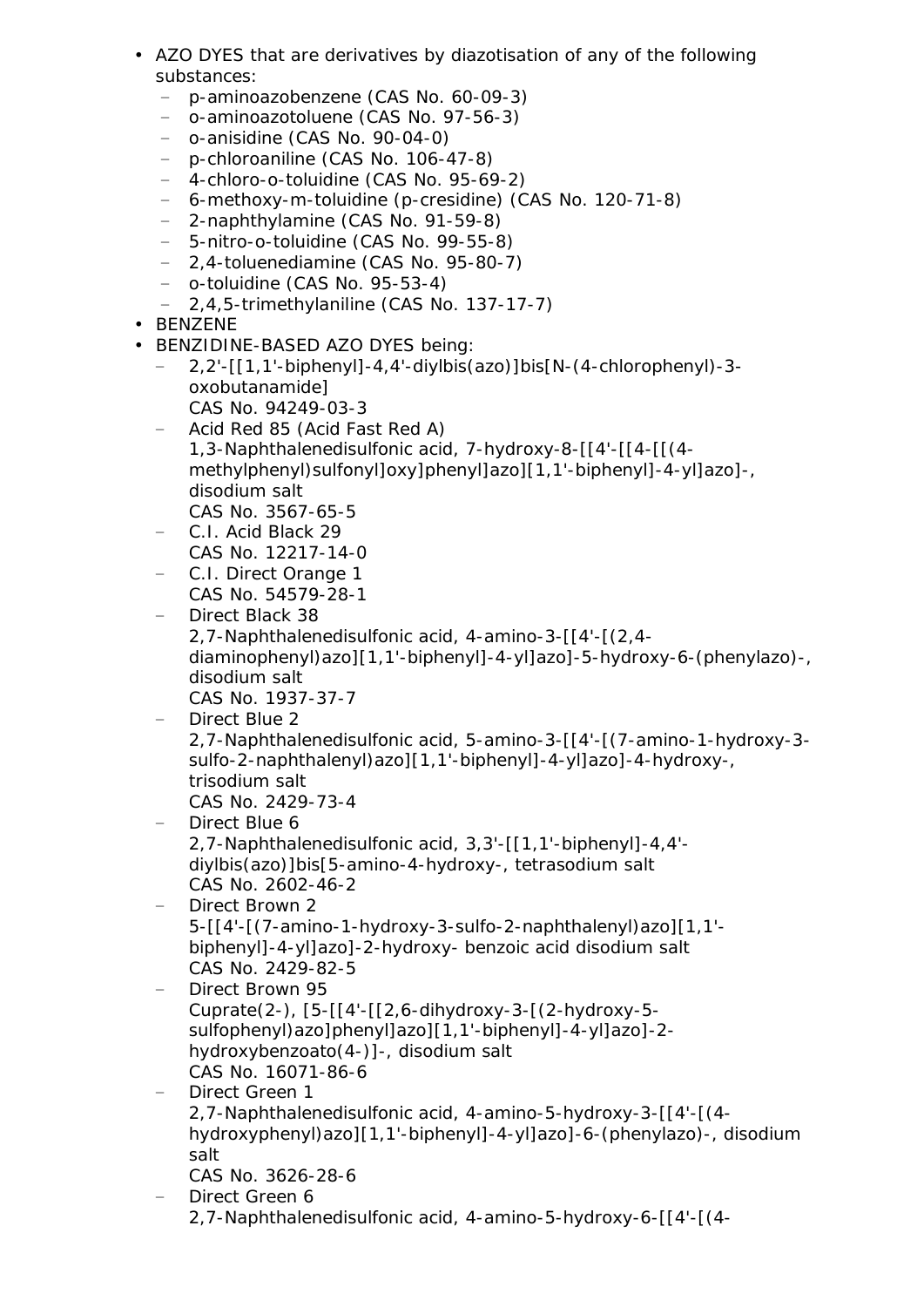hydroxyphenyl)azo][1,1'-biphenyl]-4-yl]azo]-3-[(4-nitrophenyl)azo]-, disodium salt CAS No. 4335-09-5

- − Direct Red 28 (Congo Red) 1-Naphthalenesulfonic acid, 3,3'-[[1,1'-biphenyl]-4,4' diylbis(azo)]bis[4-amino-, disodium salt CAS No. 573-58-0
- Direct Red 37 1,3-Naphthalenedisulfonic acid, 8-[[4'-[(4-ethoxyphenyl)azo][1,1' biphenyl]-4-yl]azo]-7-hydroxy-, disodium salt CAS No. 3530-19-6
- BENZIDINE-CONGENER (3,3'-DISUBSTITUTED) AZO DYES
- CACODYLIC ACID
- CYANIDES, METALLIC
- 1,2-DIBROMO-3-CHLOROPROPANE.
- 4-DIMETHYLAMINOAZOBENZENE.
- FLUOROACETAMIDE
- FLUOROACETIC ACID except when included as sodium monofluoroacetate or sodium fluoroacetate (commonly known as "1080" or "ten-eighty") in ready-to-use bait products that are:
- a) registered by the Australian Pesticides and Veterinary Medicines Authority ("the Authority") under Part 2 of the Agvet Code; or
- b) permitted to be possessed or supplied under a 'permit for supplying a perishable bait treated with a registered chemical product' issued by the Authority under Part 7 of the Agvet Code. HYDROCYANIC ACID
- 4,4'-METHYLENEBIS[2-CHLOROANILINE]
- NICOTINE for human use when it is a Schedule 7 poison
- 2-NITROTOLUENE for cosmetic use when it is included in Schedule 7
- SPECIAL SCHEDULE 7 SUBSTANCES, the following
- the substances listed in Schedule 10 of Part 4 of the Poisons Standard as in force from time to time.
- . STRYCHNINE
- THALLIUM
- VINYL CHLORIDE

Changes to this list may occur at any time. See '*[Drugs, Poisons and](https://www2.health.vic.gov.au/public-health/drugs-and-poisons/drugs-poisons-legislation/poisons-code)  [Controlled Substances Act 1981 Section 12 and 12E](https://www2.health.vic.gov.au/public-health/drugs-and-poisons/drugs-poisons-legislation/poisons-code) 'on* the Victorian Drugs and Poisons website for more information.

### **New South Wales**

Highly dangerous substances include:

- arsenic
- cyanides
- fluoroacetamide
- fluoroacetic acid
- hydrocyanic acid
- strychnine
- . thallium

Refer clause 20 of the *NSW Poisons and Therapeutic Goods Regulation 2008*.

## **Enquiries**

Enquiries are to be directed to the relevant [State or Territory Drugs and Poisons](https://www.tga.gov.au/contacts-stateterritory-medicines-poisons-regulation-units)  [Unit.](https://www.tga.gov.au/contacts-stateterritory-medicines-poisons-regulation-units)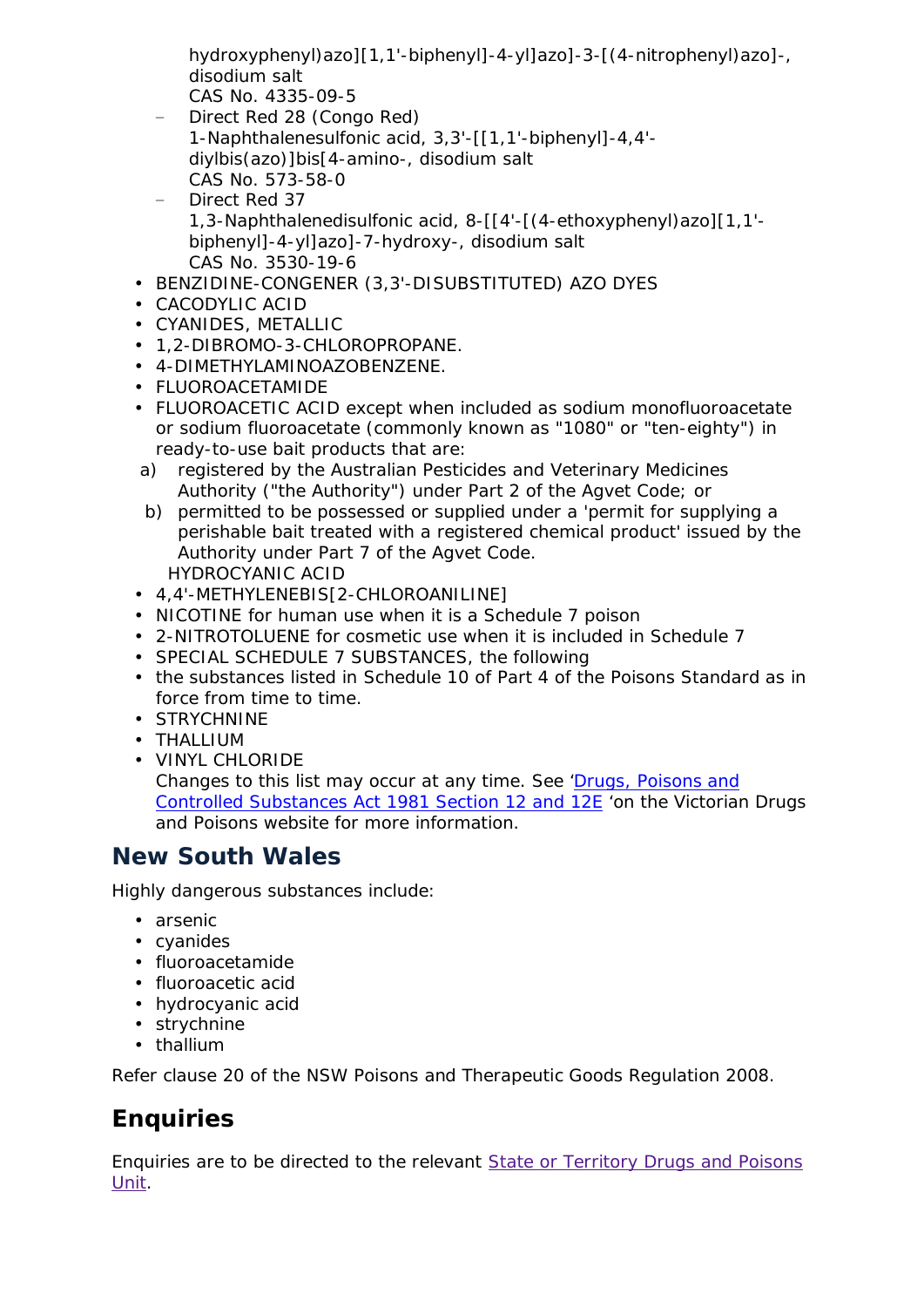# **Table**

Note: please use the scroll bar at the bottom of this table to see the right hand columns.

### **Large table warning**

- This table is large, and may need to be scrolled sideways to view all its content.
- You can also [open this table in a new window.](javascript:void(0);)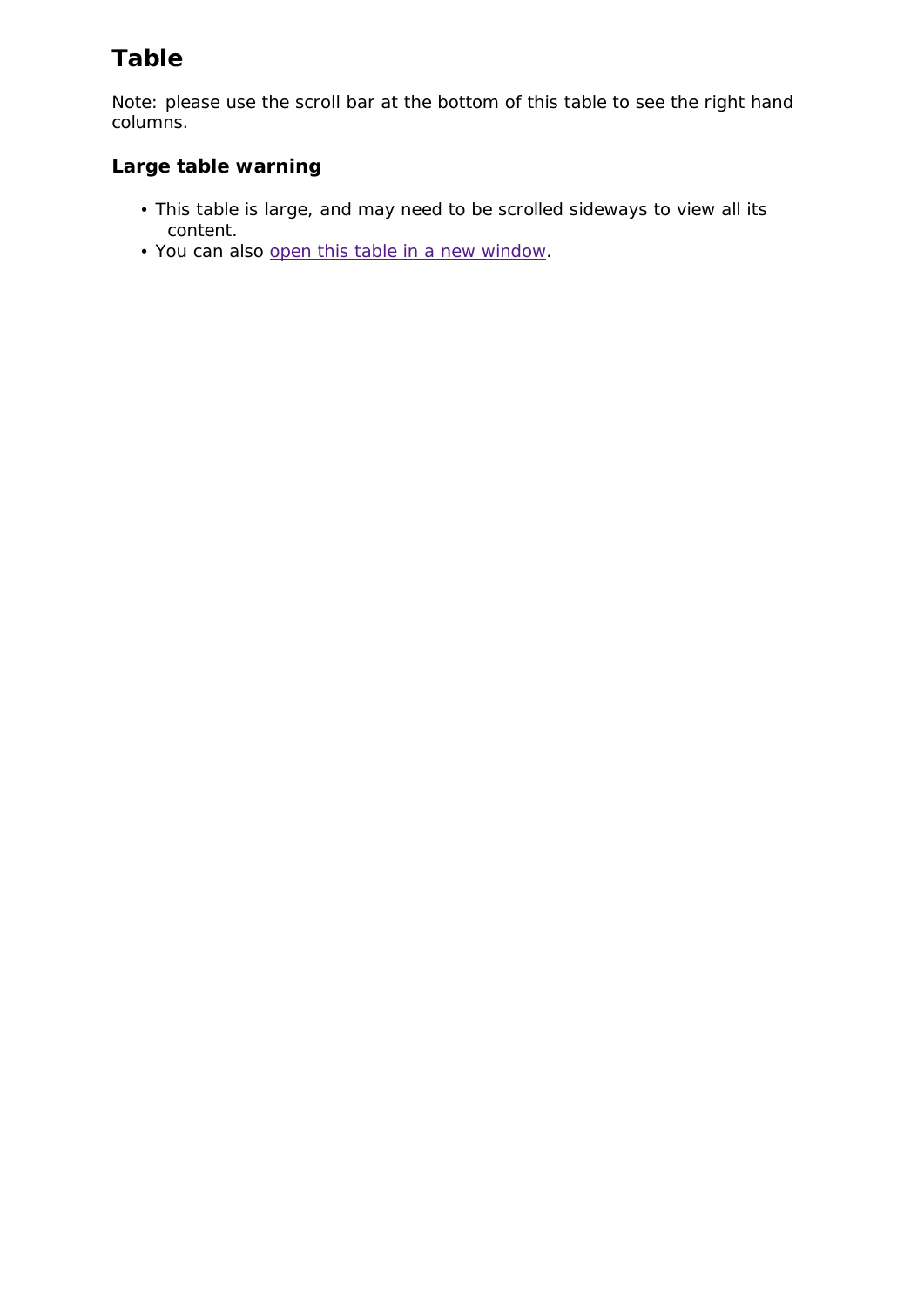| Table of states and territory controls     |                                                                                                               |                                                                                                               |      |                                                  |                                                                                                                                                 |                        |                                                            |                                                                                                  |                                                                                                                                                                             |                                                                                                                                                                                                                  |
|--------------------------------------------|---------------------------------------------------------------------------------------------------------------|---------------------------------------------------------------------------------------------------------------|------|--------------------------------------------------|-------------------------------------------------------------------------------------------------------------------------------------------------|------------------------|------------------------------------------------------------|--------------------------------------------------------------------------------------------------|-----------------------------------------------------------------------------------------------------------------------------------------------------------------------------|------------------------------------------------------------------------------------------------------------------------------------------------------------------------------------------------------------------|
| <b>State</b><br><b>or</b><br>Territ<br>ory | Permit, licence, authority<br>required for person,<br>business, institution to:                               |                                                                                                               |      | Licence<br>Premises                              | Domestic can:                                                                                                                                   |                        | Charges                                                    | Exemption<br>S.                                                                                  | Appendix J<br>Implementa<br>tion                                                                                                                                            | notes                                                                                                                                                                                                            |
|                                            | Obtain                                                                                                        | <b>Use</b>                                                                                                    | Sell | Storage                                          | Obtain                                                                                                                                          | <b>Use</b>             |                                                            |                                                                                                  |                                                                                                                                                                             |                                                                                                                                                                                                                  |
| <b>QLD</b>                                 | Yes,<br>Appendi<br>$x \overline{7}$ of<br>the<br>Health<br>(Drugs<br>and<br>Poisons<br>Regulat<br>ion<br>1996 | Yes,<br>Appendi<br>$x \overline{7}$ of<br>the<br>Health<br>(Drugs<br>and<br>Poisons<br>Regulat<br>ion<br>1996 | Yes  | Secured or<br>specified by<br>Chief<br>Executive | Yes,<br>provide<br>d not<br>listed in<br>Appendi<br>$x \overline{7}$ of<br>the<br>Health<br>(Drugs)<br>and<br>Poisons<br>Regulat<br>ion<br>1996 | Authori<br>sed<br>only | Yes,<br>except<br>strychnin<br>e and<br>cyanide<br>permits | Certain<br>exemption<br>s for<br>industrial,<br>manufactu<br>ring uses<br>and use in<br>research | Not by<br>reference,<br>however<br>Appendix J<br>provisions<br>are largely<br>mirrored in<br>Appendix 7<br>of the<br>Health<br>(Drugs and<br>Poisons)<br>Regulation<br>1996 | Intent of<br>Queenslan<br><sub>d</sub><br>legislation<br>is not to<br>impose<br>restriction<br>s on the<br>use of<br>Schedule 7<br>poisons in<br>the<br>industrial,<br>manufactu<br>ring or<br>research<br>areas |
| <b>NSW</b>                                 | Yes                                                                                                           | Yes                                                                                                           | Yes  | In a room or<br>enclosure to                     | <b>No</b>                                                                                                                                       | <b>No</b>              | <b>No</b>                                                  | Registered<br>pesticides;                                                                        | <b>No</b>                                                                                                                                                                   |                                                                                                                                                                                                                  |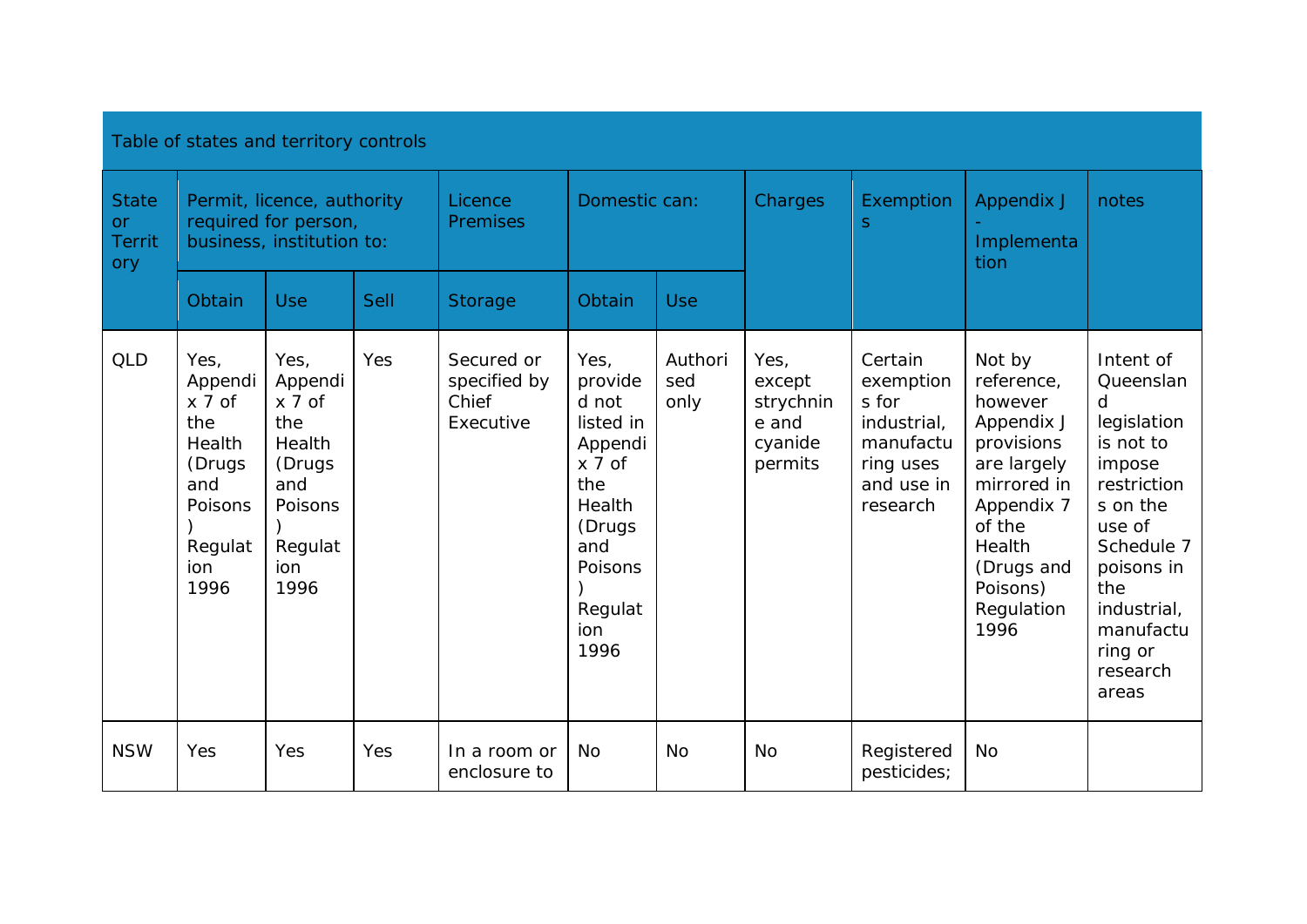| Table of states and territory controls     |                                                                                 |                                                                |                                                        |                                                 |                                                                                    |                                                                         |         |                                                                                                                                |                                  |       |
|--------------------------------------------|---------------------------------------------------------------------------------|----------------------------------------------------------------|--------------------------------------------------------|-------------------------------------------------|------------------------------------------------------------------------------------|-------------------------------------------------------------------------|---------|--------------------------------------------------------------------------------------------------------------------------------|----------------------------------|-------|
| <b>State</b><br>or<br><b>Territ</b><br>ory | Permit, licence, authority<br>required for person,<br>business, institution to: |                                                                |                                                        | Licence<br>Premises                             | Domestic can:                                                                      |                                                                         | Charges | Exemption<br><sub>S</sub>                                                                                                      | Appendix J<br>Implementa<br>tion | notes |
|                                            | Obtain                                                                          | <b>Use</b>                                                     | Sell                                                   | Storage                                         | Obtain                                                                             | <b>Use</b>                                                              |         |                                                                                                                                |                                  |       |
|                                            |                                                                                 |                                                                |                                                        | which the<br>public does<br>not have<br>access. |                                                                                    |                                                                         |         | scientific<br>research;<br>use for<br>non-<br>domestic<br>purposes<br>(other<br>than<br>highly<br>dangerous<br>substance<br>s) |                                  |       |
| <b>VIC</b>                                 | Yes for<br>listed<br>regulat<br>ed<br>Schedul<br>e 7<br>poisons                 | Yes for<br>listed<br>regulat<br>ed<br>Schedul<br>e 7<br>poison | Wholes<br>ale for<br>all<br>Schedu<br>leq 7<br>poisons |                                                 | Could<br>for<br>Schedul<br>e <sub>7</sub><br>poisons<br>, but<br>not for<br>listed | Could<br>for<br>Schedul<br>e 7<br>poisons<br>, but<br>not for<br>listed | Yes     | Non listed<br>regulated<br>Schedule 7<br>products<br>may have<br>controls<br>under<br>AgVet                                    | <b>No</b>                        |       |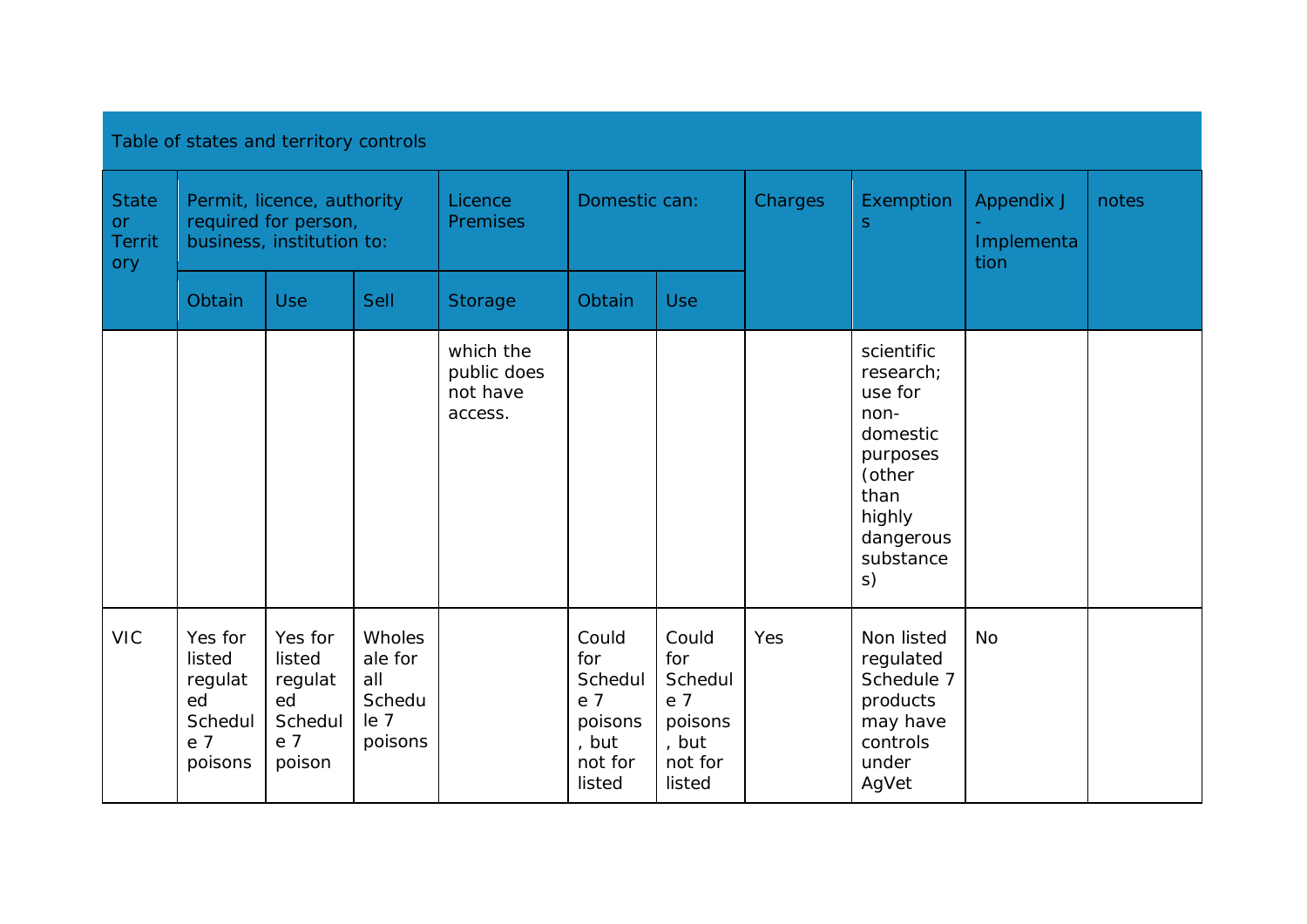| Table of states and territory controls     |                                                                                 |                                    |                                    |                            |                                            |                                            |                        |                                                                               |                                  |                                                                                                                                      |
|--------------------------------------------|---------------------------------------------------------------------------------|------------------------------------|------------------------------------|----------------------------|--------------------------------------------|--------------------------------------------|------------------------|-------------------------------------------------------------------------------|----------------------------------|--------------------------------------------------------------------------------------------------------------------------------------|
| <b>State</b><br>or<br><b>Territ</b><br>ory | Permit, licence, authority<br>required for person,<br>business, institution to: |                                    |                                    | Licence<br><b>Premises</b> | Domestic can:                              |                                            | <b>Charges</b>         | Exemption<br><sub>S</sub>                                                     | Appendix J<br>Implementa<br>tion | notes                                                                                                                                |
|                                            | Obtain                                                                          | <b>Use</b>                         | Sell                               | Storage                    | Obtain                                     | <b>Use</b>                                 |                        |                                                                               |                                  |                                                                                                                                      |
|                                            |                                                                                 |                                    |                                    |                            | regulat<br>ed<br>Schedul<br>e 7<br>poisons | regulat<br>ed<br>Schedul<br>e 7<br>poisons |                        | control of<br>use<br>legislation<br>and<br>dangerous<br>goods<br>legislation. |                                  |                                                                                                                                      |
| <b>TAS</b>                                 | Yes<br>(Appen<br>$\text{d}$ ix J)                                               | Yes<br>(Appen<br>$\frac{d}{dx}$ J) | Yes<br>(Appen<br>$\frac{d}{dx}$ J) | Yes<br>(Appendix J)        | <b>No</b>                                  | <b>No</b>                                  | Yes<br>(Appendix<br>J) | f <br>Dangerous<br>Goods or<br>pesticides<br>permit<br>issued                 | Yes                              | Restriction<br>s only<br>apply to<br>Appendix J<br>substance<br>S.<br>Non<br>Appendix J<br>Schedule 7<br>not for<br>domestic<br>use. |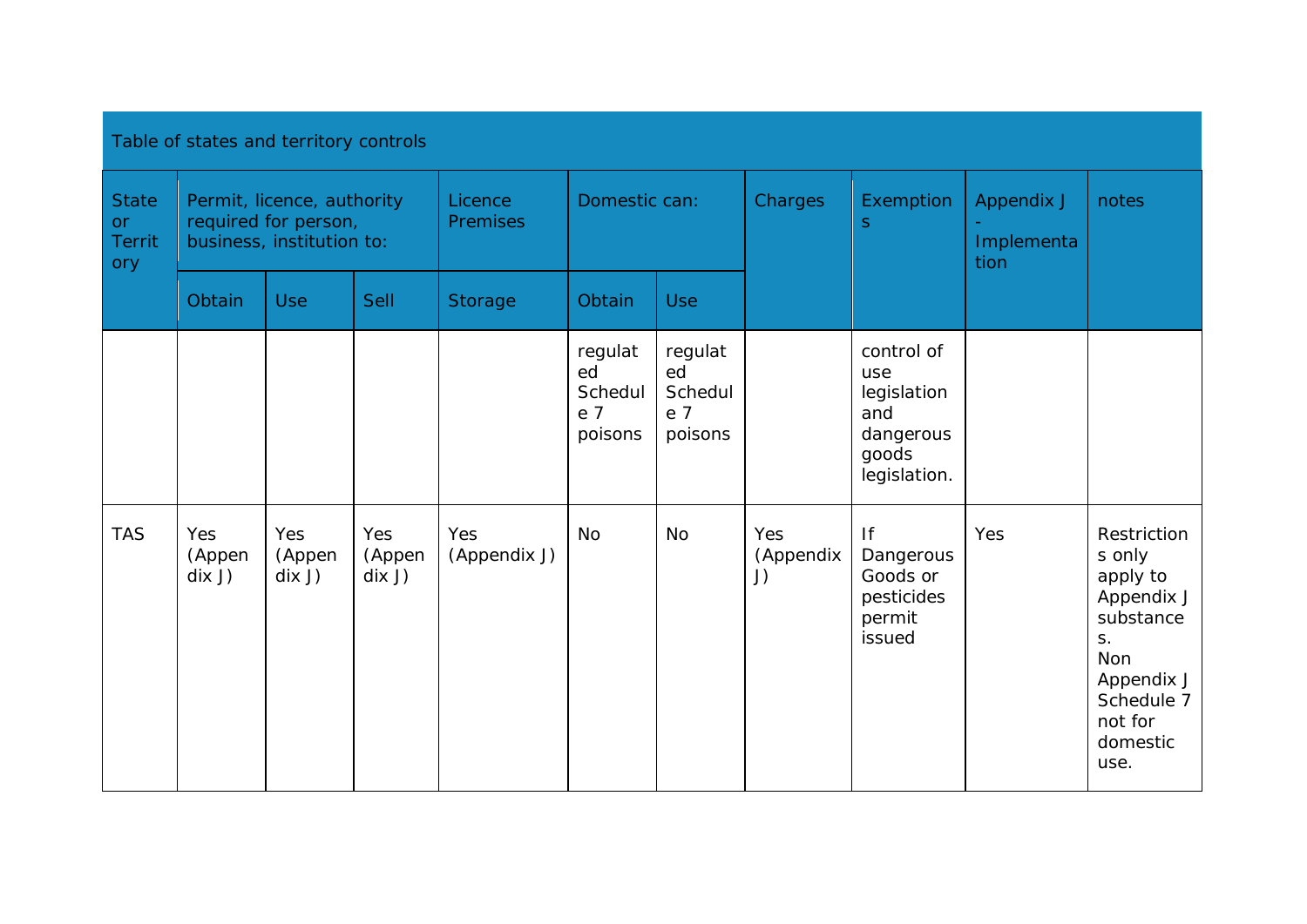| Table of states and territory controls     |                                                                                 |            |      |                                                                                               |               |            |           |                           |                                                                                                                                                                   |                                                                                                                                                                                   |
|--------------------------------------------|---------------------------------------------------------------------------------|------------|------|-----------------------------------------------------------------------------------------------|---------------|------------|-----------|---------------------------|-------------------------------------------------------------------------------------------------------------------------------------------------------------------|-----------------------------------------------------------------------------------------------------------------------------------------------------------------------------------|
| <b>State</b><br>or<br><b>Territ</b><br>ory | Permit, licence, authority<br>required for person,<br>business, institution to: |            |      | Licence<br><b>Premises</b>                                                                    | Domestic can: |            | Charges   | Exemption<br><sub>S</sub> | <b>Appendix J</b><br>Implementa<br>tion                                                                                                                           | notes                                                                                                                                                                             |
|                                            | Obtain                                                                          | <b>Use</b> | Sell | Storage                                                                                       | Obtain        | <b>Use</b> |           |                           |                                                                                                                                                                   |                                                                                                                                                                                   |
| <b>ACT</b>                                 | Yes                                                                             | Yes        | Yes  | Yes                                                                                           | <b>No</b>     | <b>No</b>  | <b>No</b> | Registered<br>Pesticides  | <b>No</b>                                                                                                                                                         | N/A                                                                                                                                                                               |
| <b>NT</b>                                  | Yes                                                                             | Yes        | Yes  | Yes                                                                                           | <b>No</b>     | <b>No</b>  | Yes       | <b>No</b>                 | Yes                                                                                                                                                               |                                                                                                                                                                                   |
| <b>SA</b>                                  | $No*$                                                                           | $No*$      | Yes  | Supervised<br>access in<br>accordance<br>with Part 2<br>Section 3.1<br>of the<br><b>SUSMP</b> | <b>No</b>     | <b>No</b>  | Yes       | Yes**                     | Not by<br>reference,<br>however<br>Appendix J<br>provisions<br>are largely<br>mirrored in<br>section 22<br>of the<br>Controlled<br><b>Substances</b><br>Act 1984. | The intent<br>of SA<br>legislation<br>is not to<br>impose<br>restriction<br>s on the<br>use of<br>Schedule 7<br>poisons in<br>the<br>industrial<br>and<br>manufactu<br>ring areas |